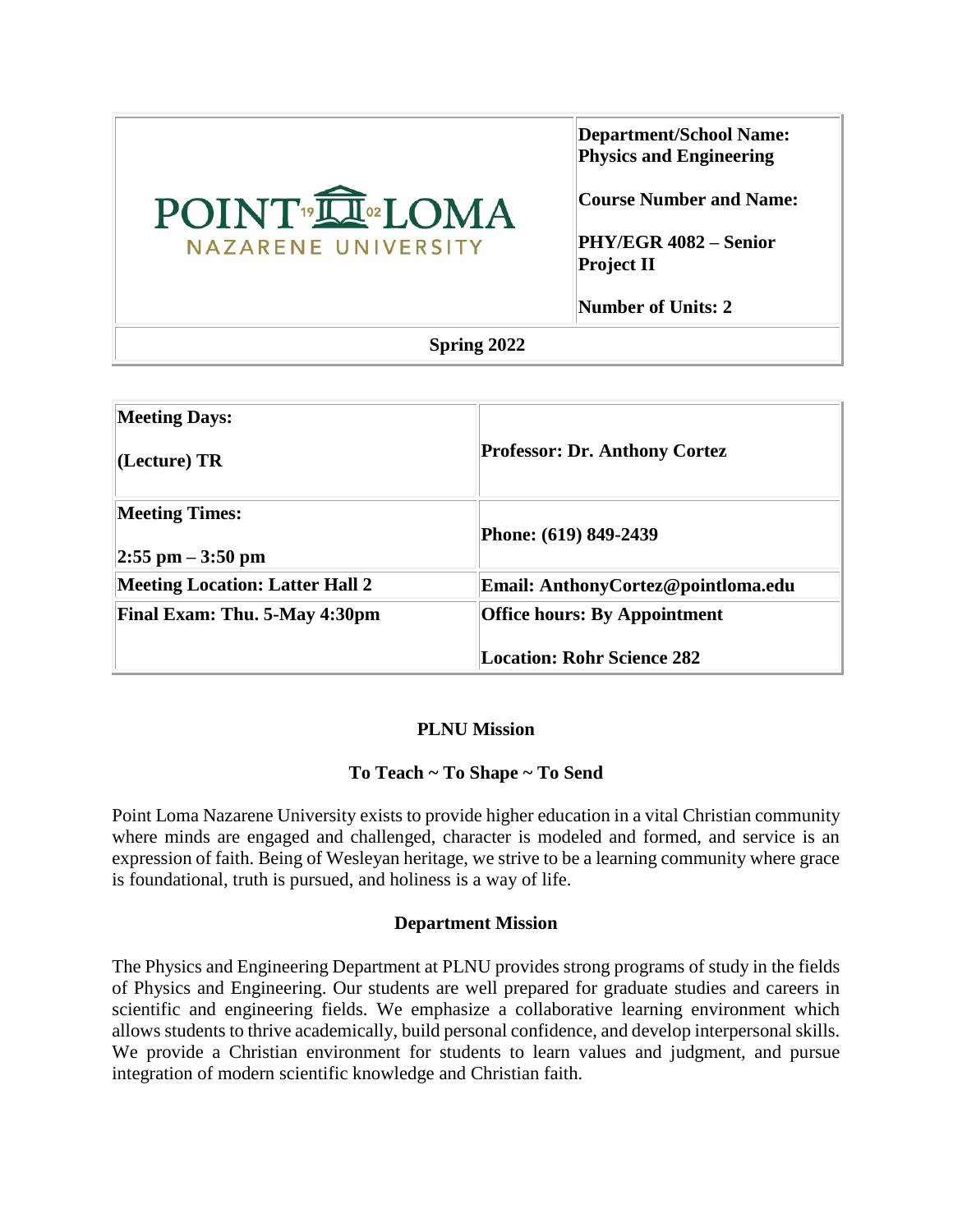## **COURSE DESCRIPTION**

EGR/PHY 4082 – Senior Project II (2)

This course provides students (teams with) the opportunity to hone and finish building the project design initiated in EGR/PHY 4072. The students will prepare a scientific paper about their research/project and give an oral presentation of their findings. This course will normally be completed in a student's senior year.

Prerequisite(s): EGR/PHY 4072 or consent of instructor.

## **COURSE LEARNING OUTCOMES**

- 1. Apply engineering design to produce solutions that meet specified needs with consideration of public health, safety, and welfare, as well as global, cultural, social, environmental, and economic factors.
- 2. Communicate effectively with a range of audiences.
- 3. Explore ethical and professional responsibilities in engineering situations and make informed judgments, which must consider the impact of engineering solutions in global, economic, environmental, and social contexts.
- 4. Develop and conduct appropriate experimentation, analyze and interpret data, and use engineering judgment to draw conclusions.
- 5. Effectively manage time to meet project deliverables.
- 6. Gain experience with the peer-review process involved with publication.

## **REQUIRED TEXTS AND RECOMMENDED STUDY RESOURCES**

No textbook required.

## **COURSE CREDIT HOUR INFORMATION**

In the interest of providing sufficient time to accomplish the stated Course Learning Outcomes, this class meets the PLNU credit hour policy for a 2 unit class delivered over fifteen weeks. It is anticipated that students will spend a minimum of 37.5 participation hours per credit hour on their coursework. For this course, students will spend an estimated 75 total hours meeting the course learning outcomes.

# **Class Enrollment**

It is the student's responsibility to maintain his/her class schedule. Should the need arise to drop this course (personal emergencies, poor performance, etc.), the student has the responsibility to follow through (provided the drop date meets the stated calendar deadline established by the university), not the instructor. Simply ceasing to attend this course or failing to follow through to arrange for a change of registration (drop/add) may easily result in a grade of F on the official transcript.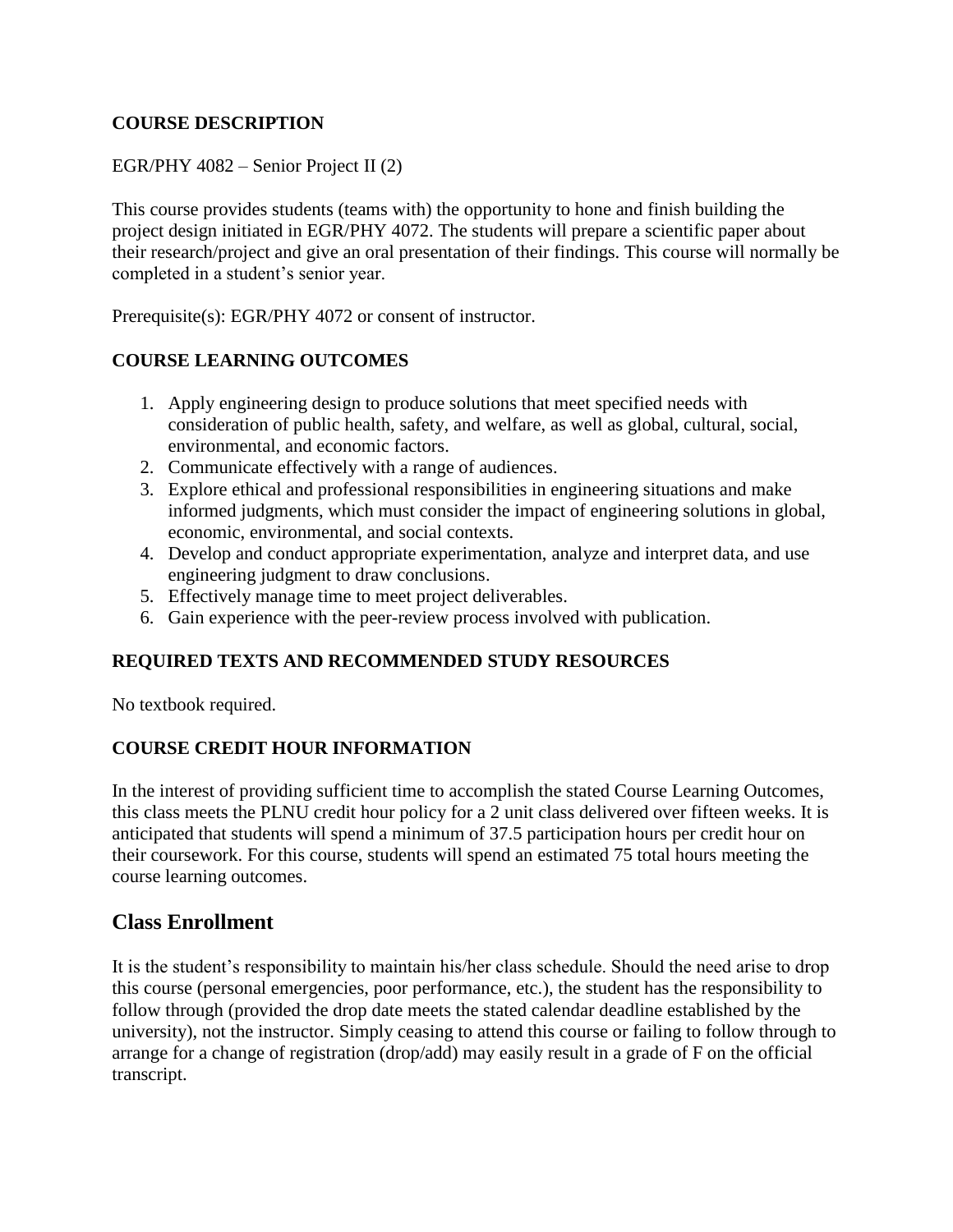#### **ASSESSMENT AND GRADING**

#### **Graded Components**

- **Progress: In-Class and Take-Home Tasks**: There will be assigned tasks in CANVAS throughout the semester. These tasks are designed to keep you on track for your project.
- **Final Paper**: You will write a publication quality paper on your project.
- Final Presentation: Each student/group will present the results of your final project in the form of an oral session and poster session. The poster session will be scheduled the week before finals and will be open for PLNU students and faculty to attend. The oral session is will be during the scheduled final exam time. The final exam date and time is set by the university at the beginning of the semester and may not be changed by the instructor. This schedule can be found on the university website and in the course calendar. No requests for early examinations will be approved. Only in the case that a student is required to take three exams during the same day of finals week, is an instructor authorized to consider changing the exam date and time for that particular student.

| <b>Grading Distribution</b>                | Percent |
|--------------------------------------------|---------|
| Progress: In-Class and Take-Home Tasks     | 25      |
| <b>Final Paper</b>                         | 25      |
| <b>Final Presentation (Oral Session)</b>   | 25      |
| <b>Final Presentation (Poster Session)</b> | 25      |
| Total                                      | 100     |

#### **Grading Scale**

Grades are based on the number of points accumulated throughout the course with the following exception. Approximate minimal percentages required to obtain a given grade are:

| <b>Standard Grade Scale Based on Percentages</b> |            |       |       |           |        |  |  |
|--------------------------------------------------|------------|-------|-------|-----------|--------|--|--|
|                                                  | A          |       |       |           |        |  |  |
|                                                  |            | 87-89 | 77-79 | 67-69     |        |  |  |
|                                                  | $93 - 100$ | 83-86 | 73-76 | 63-66     | $0-59$ |  |  |
|                                                  | 90-92      | 80-82 | 70-72 | $60 - 62$ |        |  |  |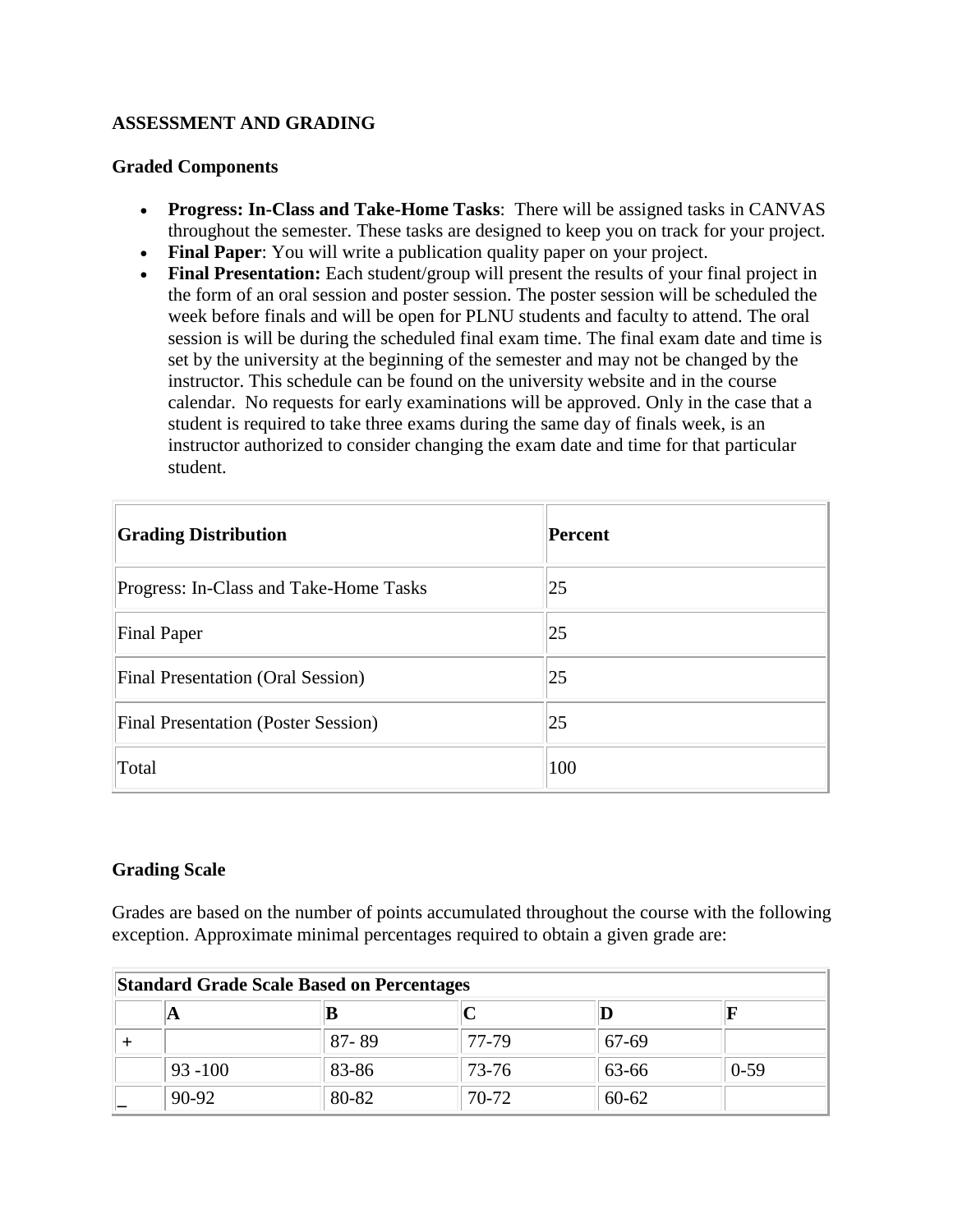## **STATE AUTHORIZATION**

State authorization is a formal determination by a state that Point Loma Nazarene University is approved to conduct activities regulated by that state. In certain states outside California, Point Loma Nazarene University is not authorized to enroll online (distance education) students. If a student moves to another state after admission to the program and/or enrollment in an online course, continuation within the program and/or course will depend on whether Point Loma Nazarene University is authorized to offer distance education courses in that state. It is the student's responsibility to notify the institution of any change in his or her physical location. Refer to the map on [State Authorization](https://www.pointloma.edu/offices/office-institutional-effectiveness-research/disclosures) to view which states allow online (distance education) outside of California.

## **LATE ASSIGNMENTS**

All assignments are to be submitted by the due dates. Assignments will be considered late if posted after the due date and time using Pacific Standard Time. Late assignments will receive a grade of 0.

# **PLNU COPYRIGHT POLICY**

Point Loma Nazarene University, as a non-profit educational institution, is entitled by law to use materials protected by the US Copyright Act for classroom education. Any use of those materials outside the class may violate the law.

## **PLNU ACADEMIC HONESTY POLICY**

Students should demonstrate academic honesty by doing original work and by giving appropriate credit to the ideas of others. Academic dishonesty is the act of presenting information, ideas, and/or concepts as one's own when in reality they are the results of another person's creativity and effort. A faculty member who believes a situation involving academic dishonesty has been detected may assign a failing grade for that assignment or examination, or, depending on the seriousness of the offense, for the course. Faculty should follow and students may appeal using the procedure in the university Catalog. See [ADC Academic and General PoliciesLinks to an](https://catalog.pointloma.edu/content.php?catoid=48&navoid=2757#Academic_Honesty)  [external site.](https://catalog.pointloma.edu/content.php?catoid=48&navoid=2757#Academic_Honesty) for definitions of kinds of academic dishonesty and for further policy information.

# **PLNU ACADEMIC ACCOMMODATIONS POLICY**

PLNU is committed to providing equal opportunity for participation in all its programs, services, and activities. Students with disabilities may request course-related accommodations by contacting the Educational Access Center (EAC), located in the Bond Academic Center [\(EAC@pointloma.edu](mailto:EAC@pointloma.edu) or 619-849-2486). Once a student's eligibility for an accommodation has been determined, the EAC will issue an academic accommodation plan ("AP") to all faculty who teach courses in which the student is enrolled each semester.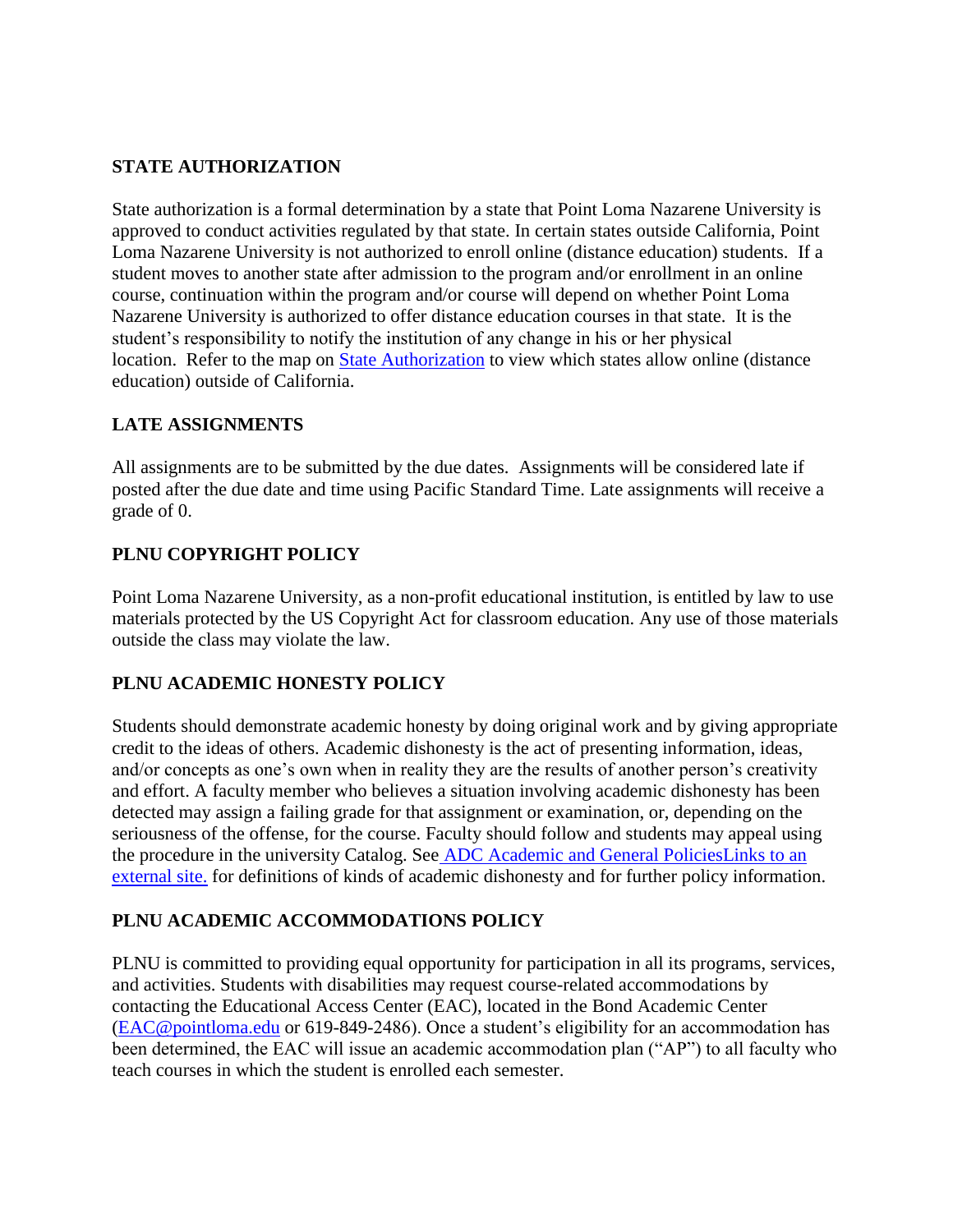PLNU highly recommends that students speak with their professors during the first two weeks of each semester/term about the implementation of their AP in that particular course and/or if they do not wish to utilize some or all of the elements of their AP in that course.

Students who need accommodations for a disability should contact the EAC as early as possible (i.e., ideally before the beginning of the semester) to assure appropriate accommodations can be provided. It is the student's responsibility to make the first contact with the EAC.

# **PLNU SPIRITUAL CARE**

Please be aware PLNU strives to be a place where you grow as whole persons. To this end, we provide resources for our students to encounter God and grow in their Christian faith. If students have questions, a desire to meet with the chaplain or have prayer requests you can contact the [Office of Spiritual Development](https://www.pointloma.edu/offices/spiritual-development) Links to an external site.

# **PLNU ATTENDANCE AND PARTICIPATION POLICY**

Attendance is expected at each class session. In the event of an absence you are responsible for the material covered in class and the assignments given that day. Regular and punctual attendance at all class sessions is considered essential to optimum academic achievement. If the student is absent for more than 10 percent of class sessions, the faculty member will issue a written warning of de-enrollment. If the absences exceed 20 percent, the student may be deenrolled without notice until the university drop date or, after that date, receive the appropriate grade for their work and participation.

# **PLNU USE OF TECHNOLOGY**

In order to be successful in the online environment, students need to meet the minimum technology and system requirements; please refer to the [Technology and System](https://help.pointloma.edu/TDClient/1808/Portal/KB/ArticleDet?ID=108349)  Requirements [Links to an external site.i](https://help.pointloma.edu/TDClient/1808/Portal/KB/ArticleDet?ID=108349)nformation. If a student is in need of technological resources please contact [student-tech-request@pointloma.edu](mailto:student-tech-request@pointloma.edu)

*Problems with technology do not relieve students of the responsibility of participating, turning in assignments, or completing class work.*